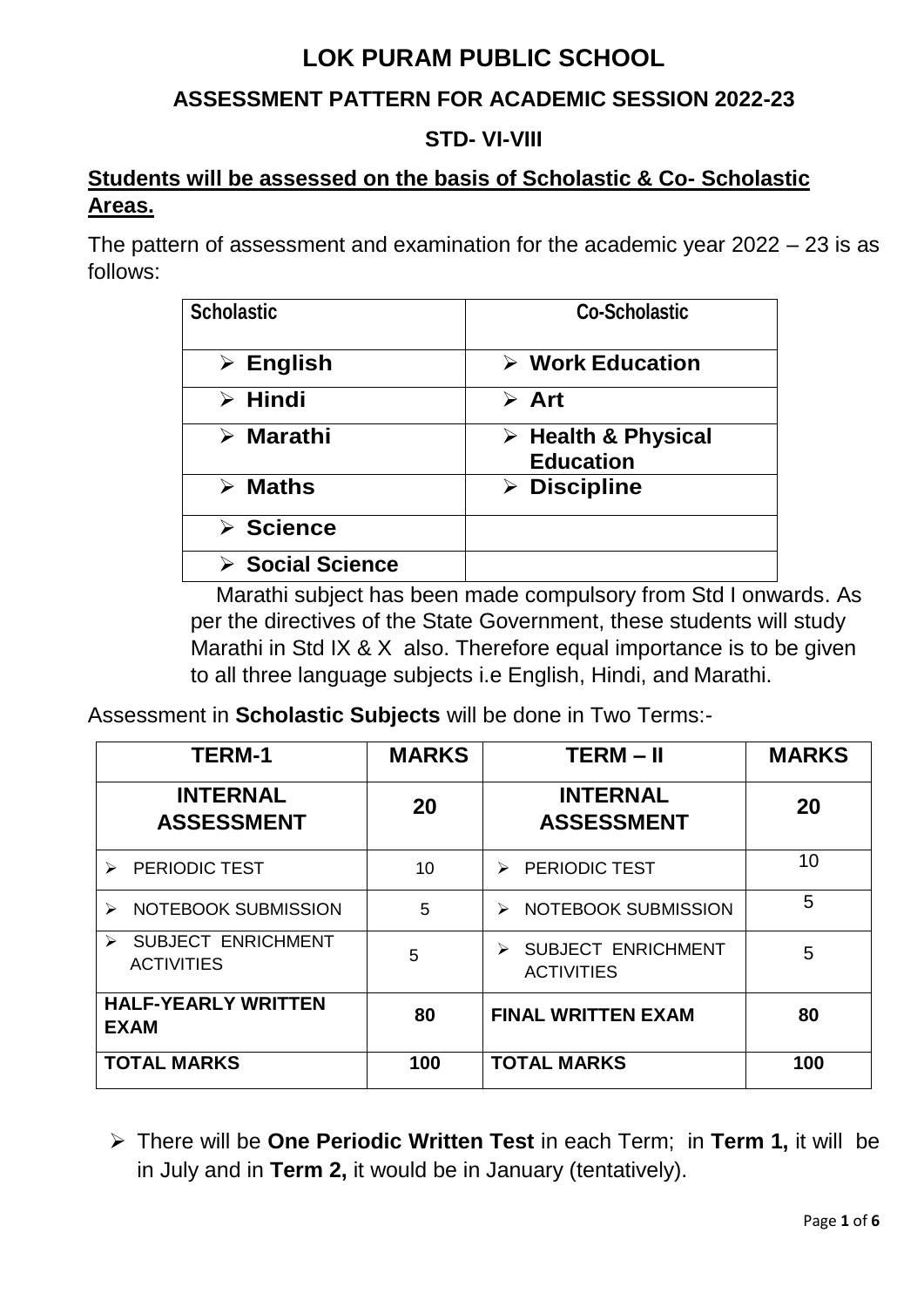- Periodic written tests will be of **40 marks** each(reduced to **10 marks**)
- There will be **Two Class Tests,** (One in Term-1 and One in Term-2) in a year which will be intimated well in advance.
- $\triangleright$  Half Yearly Exam will be held in September, which will include portion covered up to First Term.
- **In the Final Exam, the weightage of Portion will be as follows:-**

| <b>CLASS VI</b>   | 10% portion of First Term covering significant<br>topics and entire syllabus of Second Term. |
|-------------------|----------------------------------------------------------------------------------------------|
| <b>CLASS VII</b>  | 20% portion of First Term covering significant<br>topics and entire syllabus of Second Term. |
| <b>CLASS VIII</b> | 30% of First Term covering significant topics and<br>entire syllabus of Second Term.         |

Students will be graded on **8 Point Grading Scale** in Scholastic Areas:

| <b>MARKS - RANGE</b>  | <b>GRADE</b>          |
|-----------------------|-----------------------|
| $91 - 100$            | A <sub>1</sub>        |
| $81 - 90$             | A <sub>2</sub>        |
| $71 - 80$             | <b>B1</b>             |
| $61 - 70$             | <b>B2</b>             |
| $51 - 60$             | C <sub>1</sub>        |
| $41 - 50$             | C <sub>2</sub>        |
| $33 - 40$             |                       |
| <b>32 &amp; BELOW</b> | E (NEEDS IMPROVEMENT) |

- $\geq$  A child has to score a minimum of 33% in Internal Assessment and Term Exams separately in all subjects in Term 1 as well as Term 2.
- CBSE has introduced Experiential Learning, Competency-Based Education, and Art Integrated Projects in the curriculum to ensure proficiency in learning by students and help them deal with real-life situations. In addition to this, Inclusive Teaching practices will be followed to ensure learning for children with special needs as well.
- For Notebook Submission, Assessment will be based on **Regularity, Punctuality, Neatness and Notebook Upkeep.** Writing part in the notebooks is of utmost importance. Students must regularly completes his/her assignments in all the subjects.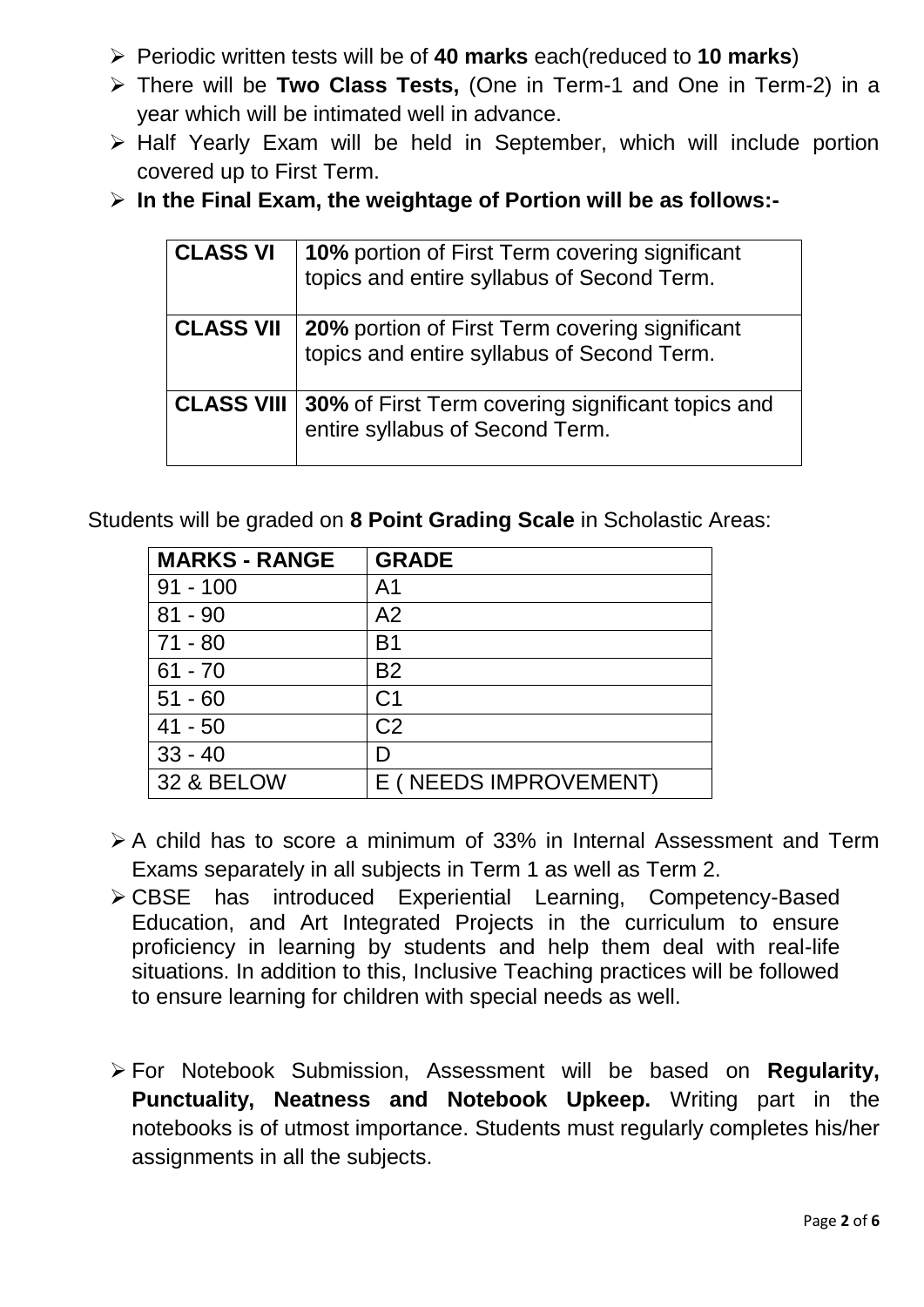- **Subject Enrichment Activities** These are subject-specific activities aimed at enhancing the understanding & skills of the students. These actives are spread out, throughout the term & evaluated at the end of each term.
- 1. Languages- Speaking and Listening Skills,
- 2. Maths- Lab activities
- 3. Science Practicals
- 4. Social Science- Map, Project work, and Viva
- Worksheets in all subjects will be given for better understanding of the topics.
- **Attendance of students in Class Tests and Periodic Tests is mandatory.**

### **Experiential learning**

 Experiential learning is an active ,learner centric methodology, wherein learners put knowledge and skills together and use it in a meaningful and relevant manner. It's aims is to discourage the traditional system of rote learning. It provides the students an opportunity to get hands on experience through various activities like role plays, panel discussion ,research work, surveys etc.

# **Competency Based Education**

 The school follows Competency-Based teaching learning techniques to empower students to master a skill or competency at their own pace through a combination of engaging and joyful blend of activities related to the topics in the curriculum.

### **Art-Integrated Project**

- In continuation with the Art integrated learning, CBSE has added Art-Integrated Project works for classes I to X thereby making the teachinglearning process more effective, meaningful and joyful.
- Accordingly, each Scholastic subject like (English, Hindi, Science, Mathematics and Social Science)will have one Art integrated Project in a year. The Project will be assessed under Subject Enrichment Activity as a part of the internal assessment of all the main subjects.
- **Inclusive Classroom Teaching-** As per CBSE directives, this year Inclusive classroom teaching is being introduced wherein it helps and **improves the quality of education and makes provisions for all**. Inclusive education welcomes and celebrates diversity. It provides a provision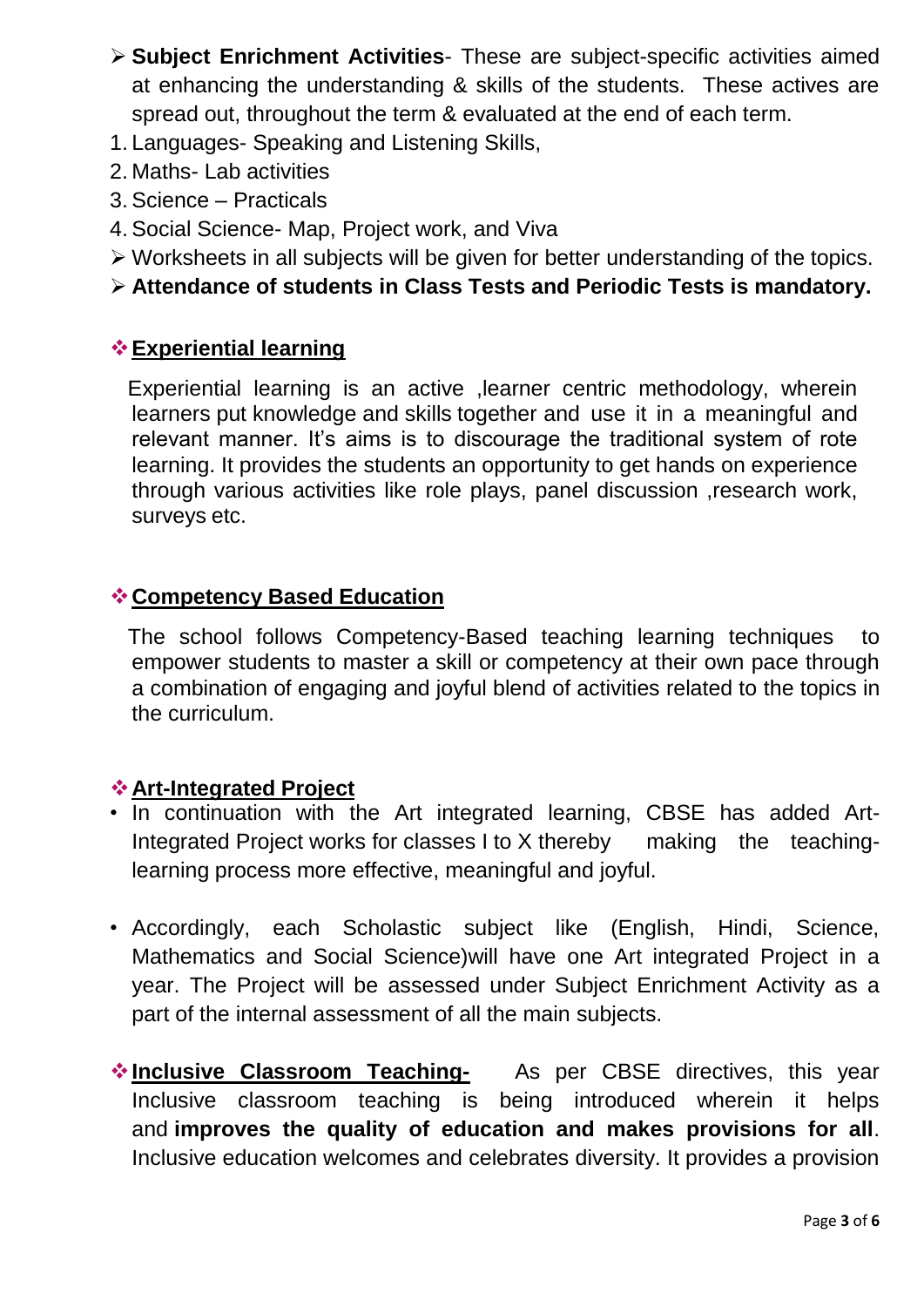to help/mingle children with learning disabilities along with normal children in a regular classroom environment.

# **CO – SCHOLASTIC AREAS**

CBSE gives equal importance to Scholastic and Co-Scholastic subjects for promotion to the next class.

In Co- Scholastic areas the students will be graded twice a year – In Term I & Term II.

The different activities under Co-Scholastic areas are as follows:-

#### **1. WORK EDUCATION:**

Our School had opted for Computers in Work Education in order to meet the challenges of the growing technological world.

#### **2. ART EDUCATION:**

Art is an integral part of the curriculum as a Co-Scholastic Area. We undertake specific syllabus under Art Education for std. VI to VIII.

#### **3. HEALTH AND PHYSICAL EDUCATION:**

- As per CBSE directives, HPE (Health and Physical Education) has been given a special focus in the curriculum.
- Children would be assessed in Health and Physical Education based on their performance in four Strands which are as follows:

**Strands** 

- 1. Games
	- a) Athletics
	- b) Team Games
	- c) Individual Games
- 2. Health And Fitness
	- a) Yoga
	- b) Drill Exercise
- 3. SEWA (Social Empowerment Through Work And Action)
- 4. Health and Activity Card

**SEWA:** SEWA (Social Empowerment Through Work And Action) is about social or community service, it could include environmental, civic responsibilities or health and fitness related projects to develop a sense of mental/emotional and social health of the child.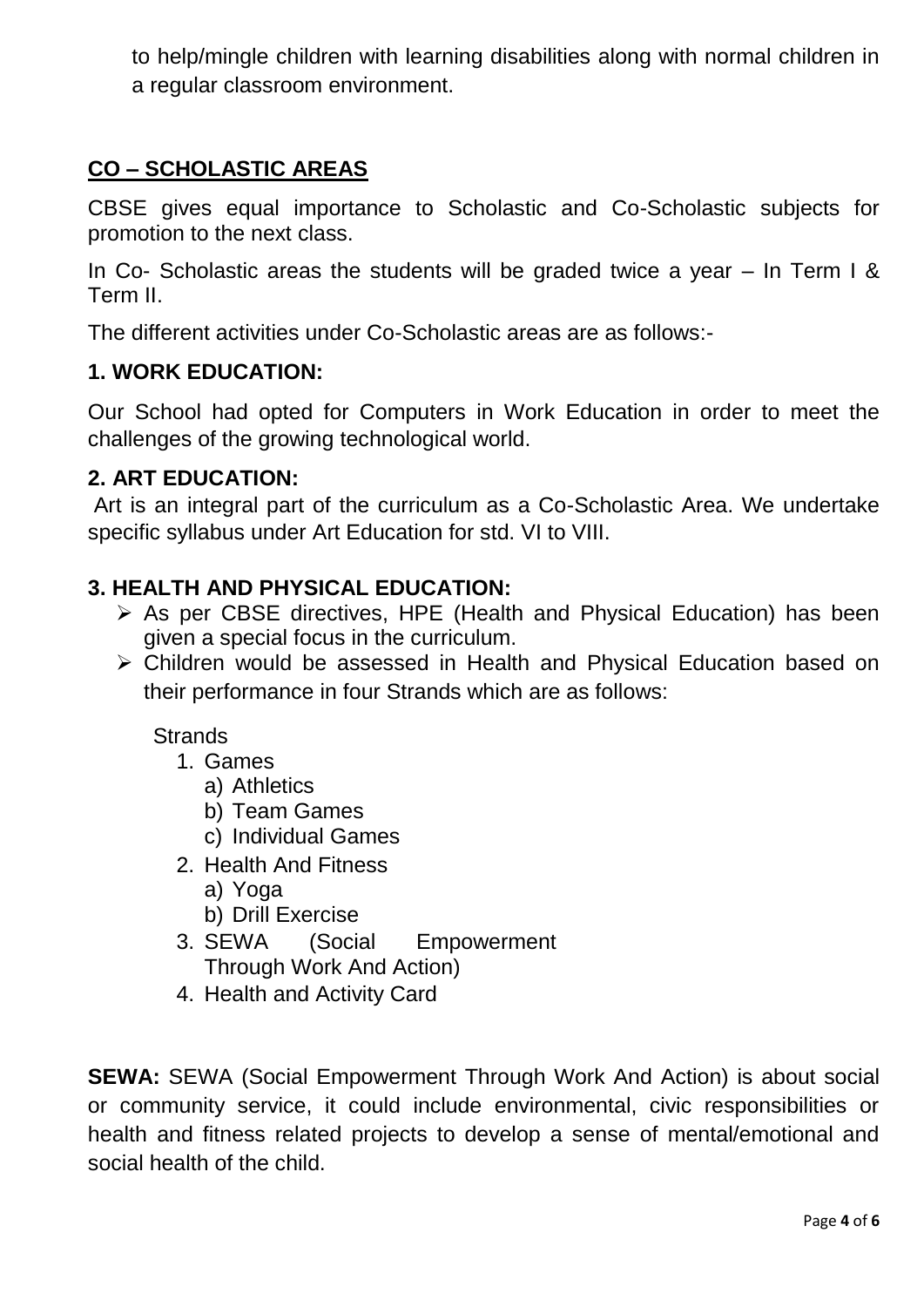In this academic year (2022-203) we have integrated the SEWA projects with Health Club, Conservation Club and Interact Club Activities .The different activities under SEWA will be conducted throughout the year. Field visits will be conducted as part of SEWA and shall be intimated in advance. It is compulsory to attend these field visits as & when arranged.

Students are expected to actively participate in all these activities.

SEWA activities shall be conducted during designated P.T. period in a month.

### **DISCIPLINE:-**

Students will be graded by **the Class Teachers** in **consultation** with the **Subject Teachers** on the following 10 criteria of discipline:-

- 1. Attendance
- 2. Sincerity
- 3. Good behaviour
- 4. Values
- 5. Tidiness
- 6. Respect for Rules and **Regulations**
- 7. Attitude towards Society
- 8. Attitude towards Nation
- 9. Attitude towards Peers
- 10. Attitude towards School Programmes

#### **The Co-Scholastic areas and their assessment pattern is as follows:-**

For std. VI to VIII, these Co – Scholastic activities will be graded on a **3 Point Grading Scale i.e. A, B, C.**

| <b>RANGE</b> | <b>GRADE</b> | <b>REMARK</b>      |
|--------------|--------------|--------------------|
| $4.1 - 5.0$  | Д            | <b>OUTSTANDING</b> |
| $3.1 - 4.0$  | B            | <b>VERY GOOD</b>   |
| $17 - 30$    |              | FAIR               |

Therefore parents, to encourage their wards to be regular in co-scholastic subjects as well.

#### **LIFE SKILLS**

 Life skill Activities are also incorporated with all the Scholastic Subjects depending on the context .These activities are carried by respective Subject Teachers in classroom according to the lessons taught.

### **PLEASE NOTE:**